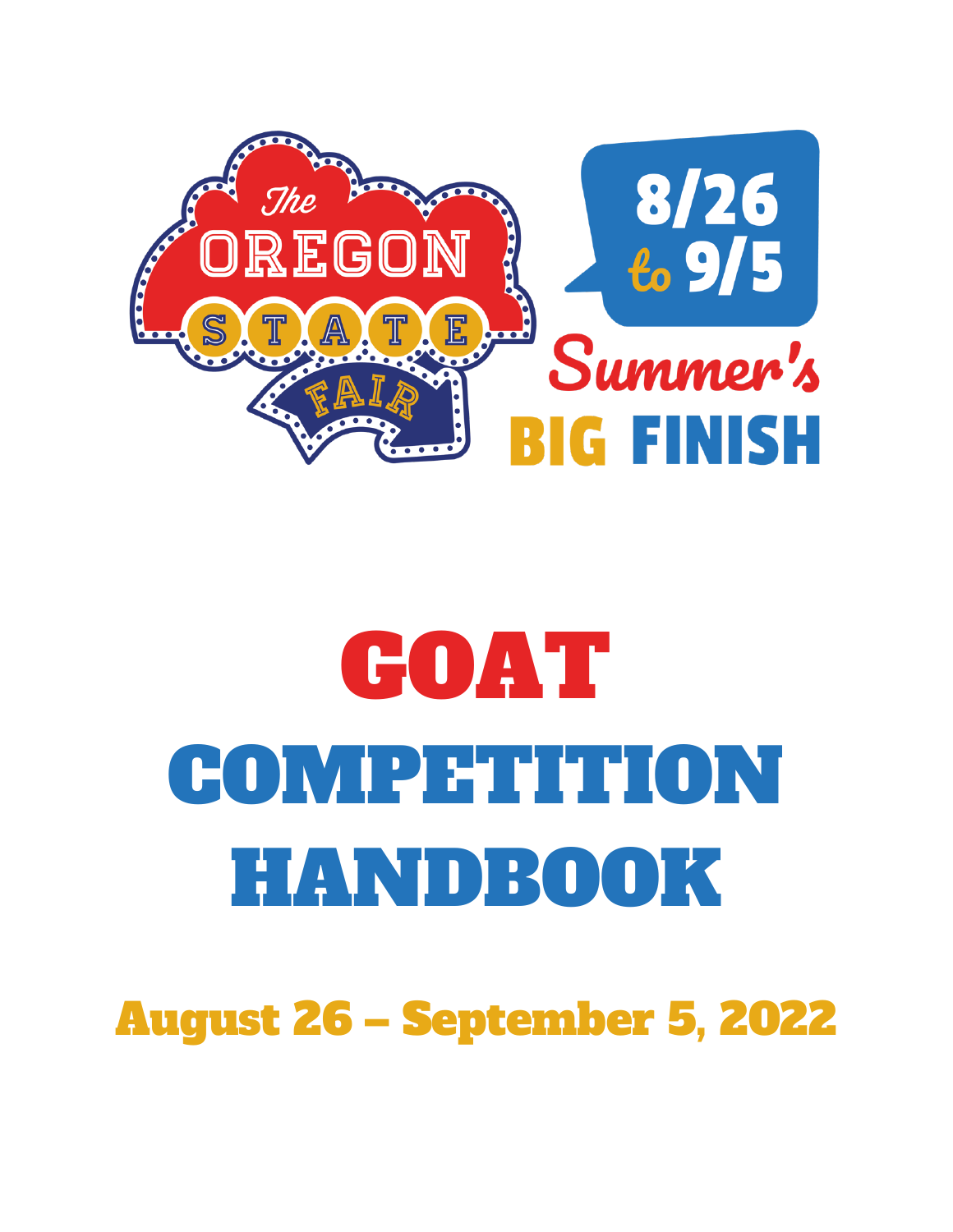# **GOAT DIVISION**

**Superintendent: Christina Strickland Phone: 503-407-9875 Email: [christilynn@wavecable.com](mailto:christilynn@wavecable.com)**

#### **ENTRY DEADLINE**

All entries must be submitted no later than **Friday, August 5, 2022. NO LATE ENTRIES WILL BE ACCEPTED. NO REFUNDS! NO EXCEPTIONS.** All substitutions must be completed at check-in, with a maximum of **three (3) per exhibitor** at no charge; any other substitutions will be charged the entry fee.

#### **[CLICK HERE FOR ONLINE ENTRY REGISTRATION](http://oregona.fairwire.com/)**

#### **ENTRY FEE**

**\$10 per head.** No entry fee for group classes. All animals shown in group sections must have been entered and shown as individuals prior to the judging of the group class in which they are entered. Group entries must be made at the time online entries are submitted. Animals must remain in pens until designated release time.

#### **(2nd Boer goat show being coordinated for Thursday, September 1. For entry information contact Ashley Culver, (culveraa1992@gmail.com)**

**(2nd Pygmy goat show being coordinated for Wednesday, August 31. For entry information contact Diane Keith, [gopig57@gmail.com\)](mailto:gopig57@gmail.com)**

| <b>BREED</b>                           | <b>ARRIVAL TIMES</b>                                    | <b>BARN / RING LOCATION</b> | <b>SHOW DATE/TIME</b>                                                                                                                                                                                                                                                                                                | <b>JUDGE</b>                         | <b>RELEASE DATE AND</b><br><b>TIME</b> |
|----------------------------------------|---------------------------------------------------------|-----------------------------|----------------------------------------------------------------------------------------------------------------------------------------------------------------------------------------------------------------------------------------------------------------------------------------------------------------------|--------------------------------------|----------------------------------------|
| <b>OSF PYGMY</b><br><b>GOAT SHOW</b>   | Tuesday<br>August 30<br>$8AM - 1PM$                     | 4-H/FFA Barn                | Tuesday, August 30<br>6:30 PM<br>Rebecca Doughty<br>(2 <sup>nd</sup> Standalone Pygmy Show<br>Wednesday, August 31)                                                                                                                                                                                                  |                                      | Thursday,<br>September 1<br>8 PM       |
| OSF BOER GOAT<br>SHOW                  | Tuesday<br>August 30<br>$8AM - 1PM$                     | 4-H/FFA Barn                | Wednesday, August 31<br>10 AM<br>(2 <sup>nd</sup> Standalone Boer Show<br>Thursday, September 1)                                                                                                                                                                                                                     | Corey Billups<br>Greenup, KY         | Thursday,<br>September 1<br>8 PM       |
| ANGORA GOAT<br><b>SHOW</b>             | Tuesday<br>August 30<br>$8AM - 1PM$                     | 4-H/FFA Barn                | Thursday, September 1<br>10 AM                                                                                                                                                                                                                                                                                       | <b>Bonnie Naumann</b><br>Bandara, TX | Thursday,<br>September 1<br>8 PM       |
| <b>MINIATURE</b><br><b>DAIRY GOATS</b> | Friday<br>September 2<br>6 AM - 12 Noon                 | 4-H/FFA Barn                | Saturday, September 3<br>10 AM - Miniature Nubian<br>Miniature AOB                                                                                                                                                                                                                                                   |                                      | Monday,<br>September 5<br>8 PM         |
| ALL DAIRY GOAT<br><b>BREEDS</b>        | Friday<br>September 2<br>4-H/FFA Barn<br>6 AM - 12 Noon |                             | Saturday, September 3<br>1 PM - Nubian<br>3 PM - Alpine<br>Sunday, September 4<br>9 AM - LaMancha<br>12 PM - Nigerian Dwarf<br>3:00 PM - Recorded Grade<br>5:00 PM Sable<br>Monday, September 5<br>9 AM - Toggenburg<br>12 PM - Oberhasli<br>2 PM - Saanen<br>4 PM- All Other Breeds<br><b>BIS Show &amp; Awards</b> | <b>Scott Bice</b><br>Sebastapol, CA  | Monday,<br>September 5<br>8 PM         |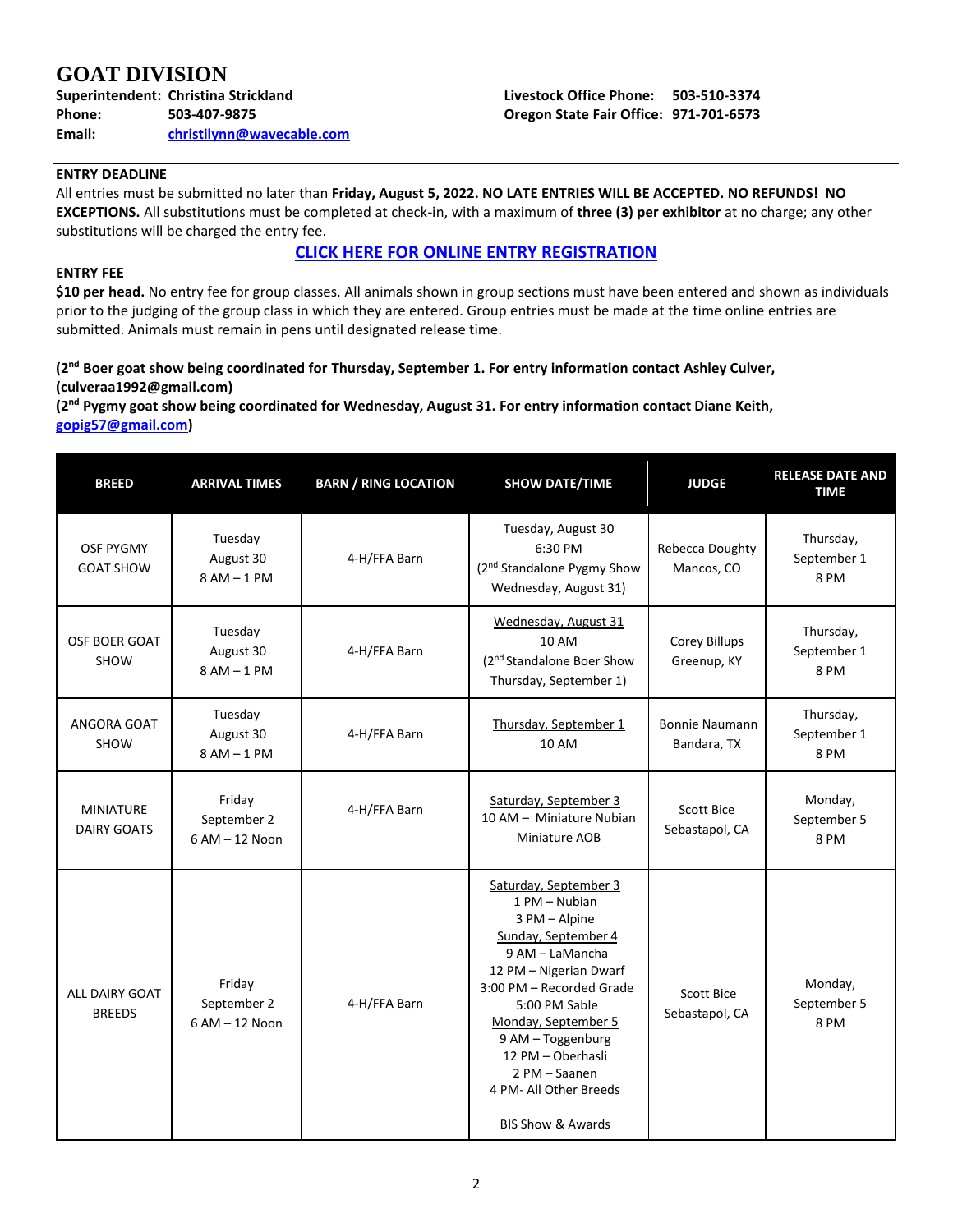# **GOAT DIVISION POLICIES**

- 1. All General and Livestock Department Rules will be enforced.
- 2. All goats must be free from signs of contagious diseases and parasites which includes but is not limited to sore mouth, pinkeye, ringworm, soft hairless abscesses, and lice. Animals must show growth and conditioning appropriate for their age and breed and be appropriate for public display. Questionable animals will be examined by the Oregon State Fair veterinarian, Oregon State Fair Animal Competitions Coordinator, and the Goat Superintendent and may be refused entry.
- 3. The Dairy Goat Show will enforce the official rules of the American Dairy Goat Association (ADGA).
- 4. Only American Dairy Goat Association, American Goat Society and Canadian Goat Society registered, recorded or applied for, animals may be shown in Official American Dairy Goat Association Shows.
- 5. The Senior and Junior doe shows are separately sanctioned.
- 6. The order of show is subject to change.
- 7. The base date for computing age will be the date shown.
- 8. A Registration or Recordation Certificate is required for all animals six months of age or older. All animals under six months of age may be shown on a stamped duplicate showing the date received by the ADGA office. A stamped duplicate is only valid for 30 days from the date stamped by the ADGA office unless otherwise specified by the ADGA.
- 9. The ADGA show exhibitor must be the owner(s) or member of partnership whose name(s) appear as the owner on the registration or recordation certificate or stamped duplicate application.
- 10. Proof of permanent championship shall be either the prefix CH, GCH or SGCH as affixed by ADGA on the animal's registration or recordation certificate or by the presentation of the Permanent Champion Certificate Notification Letter issued by ADGA in conjunction with the original registration or recordation certificate. The letter is valid for use until December 31 of the year of issuance.
- 11. Group entries must be listed on entry registration. All animals shown in groups must have been entered and shown as individuals prior to appearing in a group class.
- 12. The Boer Goat Show will enforce the official rules of the American Boer Goat Association (ABGA).
- 13. The Pygmy Goat Show will adhere to the National Pygmy Goat Association (NPGA) show rules, regulations, and policies. This show is a sanctioned wether, doe, and buck show. NPGA rules to govern and take precedence over all others. Only animals with registration papers may participate in sanctioned classes. Transfers accepted within 90 days of transfer date. ORIGINAL PAPERS MUST BE PRESENTED AT CHECK IN. Animals over six months of age should be tattooed before day of show.
- 14. The Miniature Goat Show is sanctioned by MDGA (Miniature Dairy Goat Association) and TMGR (The Miniature Goat Registry). An official MDGA or TMGR registration certificate is required for any animal entered and shall be presented to the show secretary prior to the start of the show. MDGA Rules Shall Govern. The Miniature Goat Show is NOT part of the ADGA show.
- 15. For other goat classes, all rules and regulations of the respective breed and/or show association will be enforced as applicable.
- 16. **TAMPERING WITH LIVESTOCK —** Artificial coloring of any animal or any artificial means of removing or remedying physical defects of conformation in exhibition animals, such as lifting or filling under the skin, will be considered as fraud and deception. All animals giving evidence of such treatment will be barred from exhibition at the Oregon State Fair. If any animal is found by the official veterinarian to have been tampered with as previously described, it shall be disqualified from competition. All prize money that has been won at the current Oregon State Fair by the exhibitor on any animal or animals so disqualified will be forfeited. The Oregon State Fair will not be responsible for the consequences, direct or indirect, of any animal or exhibitor being so disqualified or debarred from showing. The finding of the official veterinarian as to whether or not any animal has been improperly tampered with shall be final and conclusive.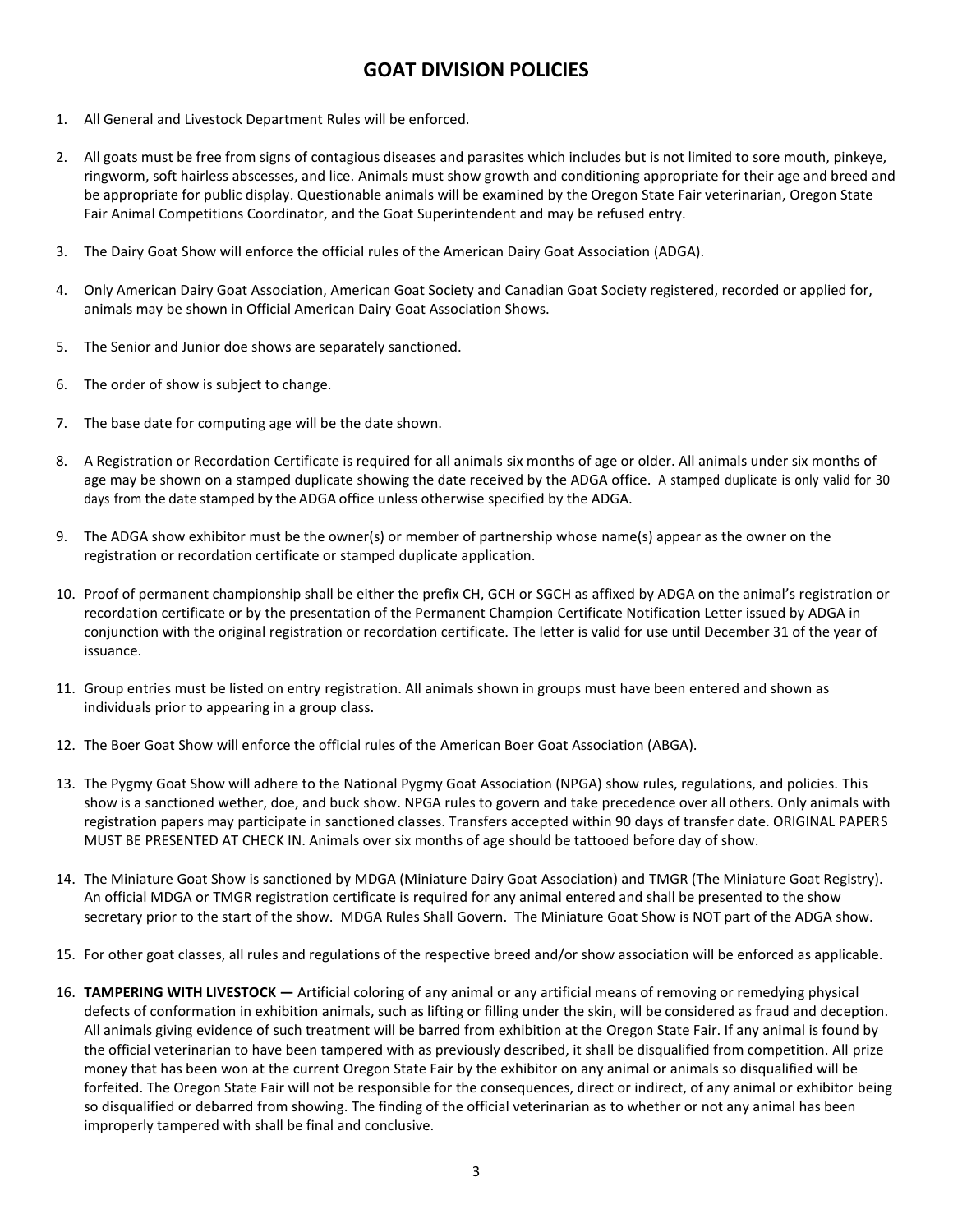- 17. Breeds that fall into the category of "All Other Breeds" and which show at least 15 animals from three or more exhibitors will qualify to have its own show the following year.
- 18. Breeds failing to show a minimum of 15 animals from three or more exhibitors will not receive premium money for the following year. Exhibitors may receive premiums by showing in the All Other Breeds or All Other Purebreds class or breed associations may choose to continue their show without premium support.
- 19. Exhibition animals (receiving no premiums) must complete an entry registration and pay entry fees. Pen space will be allowed if pens are available.
- 20. There will be no pre-show milk-out.
- 21. Milk must be disposed of properly. It cannot be poured down any of the drains! A dumping tank will be provided.
- 22. As a bio-security measure, you **MAY NOT** rinse or wash any equipment containing milk or milk residue at the water faucets. A wash stall at the North end of the 4H/FFA building will be designated as a wash station for all dairy equipment. A sink and hose will be provided. You **MUST** clean your equipment in the designated wash stall.
- 23. Dairy goat buck kids 45 days or less in age who are nursing their dams AND who are not showing any "buck characteristics" will be permitted on a space-available basis.
- 24. Keeping in mind that goats are at the Oregon State Fair as a public display, Boer and Pygmy bucks must be properly groomed and safely presented to the public at all times.
- 25. No children under 4H age will be allowed in the show ring unless under the strict control of an adult.
- 26. No animal will be allowed to be tied to the outside of the pen panels for any reason.
- 27. As a bio-security measure any doe who is due to kid or who has kidded less than 45 days prior to the show and is showing any birthing discharge will not be allowed to enter and exhibit in in any of the goat shows.
- 28. All animals must be in compliance with the Scrapie Eradication Program and must be identified by tattoo, ear tag, or microchip. Please have your s**c**rapie premise ID number available at check-in.
- 29. There will be separate Pygmy Goat Exhibitor, Angora Goat Exhibitor, Boer Goat Exhibitor, and Dairy Goat Exhibitor Meetings scheduled. Time and place will be posted and/or announced.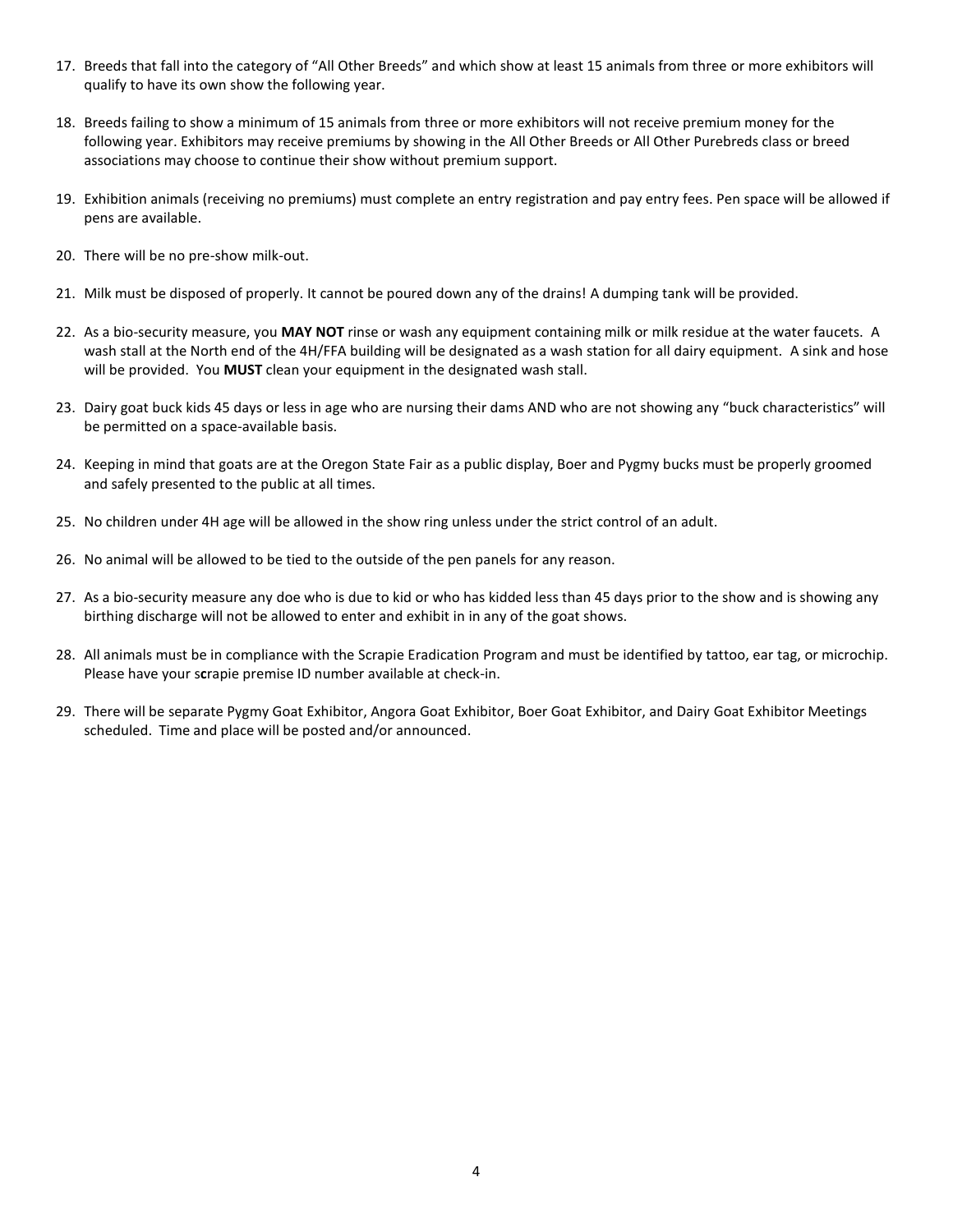# **OREGON STATE FAIR DAIRY GOAT SHOW DISTRICT VII SABLE SPECIALTY SHOW**

# **OREGON STATE FAIR Embedded Youth Dairy Goat Show**

DIVISION 600 – HERDSMANSHIP DIVISION 601 – ALPINE DIVISION 602 – LAMANCHA DIVISON 603 – NUBIAN DIVISION 604 - SAANEN DIVISION 605 – TOGGENBURG DIVISON 606 – OBERHASLI

DIVISON 607 – NIGERIAN DWARF DIVISON 608 – SABLE DIVISON 610 — RECORDED GRADES DIVISION 609 - ALL OTHER DAIRY BREEDS DIVISION 612 – MINIATURE NUBIANS DIVISION 614 – MINIATURE ALL OTHER BREEDS

|                      | <b>ENTRY DEADLINE:</b>                   | Friday, August 5, 2022                                                                  |    |    |                              |    |   |                 |
|----------------------|------------------------------------------|-----------------------------------------------------------------------------------------|----|----|------------------------------|----|---|-----------------|
|                      | SATURDAY 9/3/2022:                       | Miniature Nubian, Miniature All Other Breeds, Nubian, Alpine                            |    |    |                              |    |   |                 |
|                      | SUNDAY 9/4/2022:                         | LaMancha, Nigerian Dwarf, Recorded Grade, Sable                                         |    |    |                              |    |   |                 |
|                      | MONDAY 9/5/2022:                         | Toggenburg, Oberhasli, Saanen, All Other Breeds                                         |    |    |                              |    |   |                 |
|                      |                                          |                                                                                         |    |    | <b>Placings and Premiums</b> |    |   | Other           |
|                      | Classes (age as of day shown)            |                                                                                         | 1  | 2  | 3                            | 4  | 5 |                 |
| 01                   |                                          | Junior Kid (born Apr 1 through June 30)                                                 | 23 | 17 | 14                           | 11 | 7 |                 |
| 02                   |                                          | Intermediate Kid (born Mar 1 through Mar 31)                                            | 23 | 17 | 14                           | 11 | 7 |                 |
| 03                   |                                          | Senior Kid (born Jan 1 through Feb 28)                                                  | 23 | 17 | 14                           | 11 | 7 |                 |
| 04                   |                                          | Jr/Sr Yearlings (born 12/31/21 to 2 years, not in milk)                                 | 23 | 17 | 14                           | 11 | 7 |                 |
|                      | <b>Grand Champion Junior Doe</b>         |                                                                                         |    |    |                              |    |   | Rosette + $$15$ |
|                      | <b>Reserve Grand Champion Junior Doe</b> |                                                                                         |    |    |                              |    |   | Rosette + $$10$ |
| 07                   |                                          | Junior Get-of-Sire - 3 Jr does sired by the same buck,<br>one entry/per buck/exhibitor. | 15 | 13 | 11                           | 8  |   |                 |
| 08                   |                                          | Doe, under two years in milk                                                            | 23 | 17 | 14                           | 11 | 7 |                 |
| 08a                  |                                          | Udder Placements (do not enter)                                                         | 5  | 3  |                              |    |   |                 |
| 08b                  |                                          | Production Awards (enter at check-in)                                                   | 10 | 8  | 6                            |    |   |                 |
| 09                   |                                          | Doe, Two Years and Under Three                                                          | 23 | 17 | 14                           | 11 | 7 |                 |
| 09a                  |                                          | Udder Placements (do not enter)                                                         | 5  | 3  |                              |    |   |                 |
| 09b                  |                                          | Production Awards (enter at check-in)                                                   | 10 | 8  | 6                            |    |   |                 |
| 10                   |                                          | Doe, Three Years and Under Four                                                         | 23 | 17 | 14                           | 11 | 7 |                 |
| 10a                  |                                          | Udder Placements (do not enter)                                                         | 5  | 3  |                              |    |   |                 |
| 10 <sub>b</sub>      |                                          | Production Awards (enter at check-in)                                                   | 10 | 8  | 6                            |    |   |                 |
| 11                   |                                          | Doe, Four Years and Under Five                                                          | 23 | 17 | 14                           | 11 | 7 |                 |
| 11a                  |                                          | Udder Placements (do not enter)                                                         | 5  | 3  |                              |    |   |                 |
| 11 <sub>b</sub>      |                                          | Production Awards (enter at check-in)                                                   | 10 | 8  | 6                            |    |   |                 |
| 12                   |                                          | Doe, Five Years and Under Seven                                                         | 23 | 17 | 14                           | 11 | 7 |                 |
| 12a                  |                                          | Udder Placements (do not enter)                                                         | 5  | 3  |                              |    |   |                 |
| 12 <sub>b</sub>      |                                          | Production Awards (enter at check-in)                                                   | 10 | 8  | 6                            |    |   |                 |
| 13                   | Doe, Sever Years and older               |                                                                                         | 23 | 17 | 14                           | 11 | 7 |                 |
| 13a                  |                                          | Udder Placements (do not enter)                                                         | 5  | 3  |                              |    |   |                 |
| 13 <sub>b</sub>      |                                          | Production Awards (enter at check-in)                                                   | 10 | 8  | 6                            |    |   |                 |
|                      | <b>Grand Champion Senior Doe</b>         |                                                                                         |    |    |                              |    |   | Rosette + $$30$ |
|                      | <b>Reserve Grand Champion Senior Doe</b> |                                                                                         |    |    |                              |    |   | Rosette + $$20$ |
| 16                   | <b>Champion Challenge Class</b>          |                                                                                         | 23 | 17 | 14                           | 11 | 7 |                 |
| 16a                  |                                          | Udder Placements (do not enter)                                                         | 5  | 3  |                              |    |   |                 |
|                      |                                          | 16b Production Awards (enter at check-in)                                               | 10 | 8  | 6                            |    |   |                 |
| <b>Best of Breed</b> |                                          |                                                                                         |    |    |                              |    |   | Rosette + $$30$ |
|                      | <b>Best Udder of Breed</b>               |                                                                                         |    |    |                              |    |   | Banner          |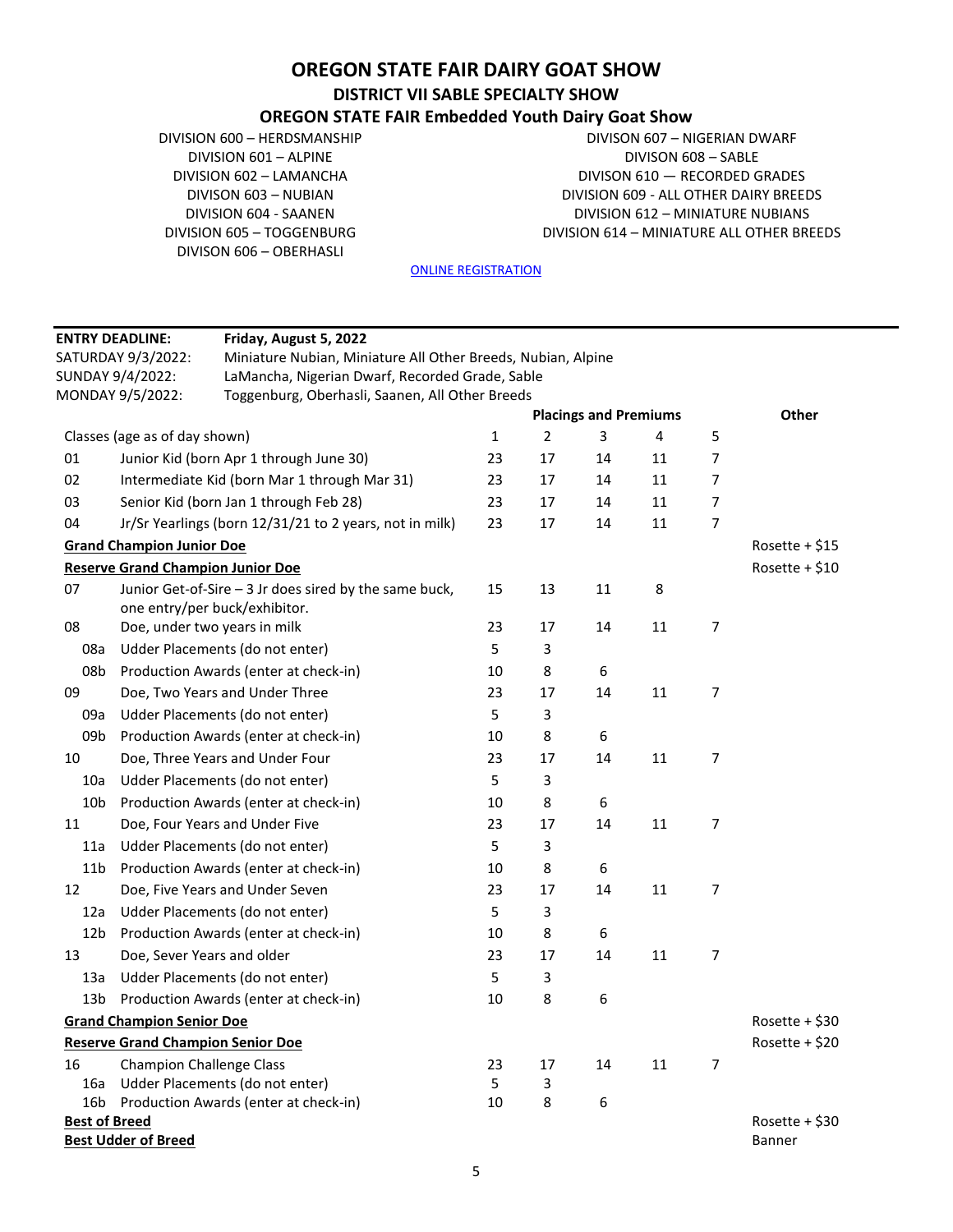| 19<br>20 | Dairy Herd $-4$ does in milk, owned by the exhibitor<br>Breeder's Trio – 3 does, any age, all bred and owned                                                                                             | 15 | 13 | 11 | 8 |                |
|----------|----------------------------------------------------------------------------------------------------------------------------------------------------------------------------------------------------------|----|----|----|---|----------------|
|          | by the exhibitor. One entry/exhibitor allowed.                                                                                                                                                           | 15 | 13 | 11 | 8 |                |
| 21       | Senior Get-of-Sire $-3$ does in milk sired by the same<br>buck. Borrowing allowed. One entry by same<br>buck/exhibitor.                                                                                  | 15 | 13 | 11 | 8 |                |
| 22       | Oregon State Fair Special Award for Oregon Bred and<br>Owned Animals. Additional premium given for placing<br>when all 3 animals of the Senior Get-of-Sire are bred<br>and owned by an Oregon Exhibitor. | 15 | 13 | 11 | 8 |                |
| 23       | Produce of Dam $-2$ does any age, the offspring of the<br>same dam. Show name and number of dam on entry<br>form. One entry from the same dam per exhibitor.                                             | 15 | 13 | 11 | 8 |                |
| 24       | Dam and Daughter - A senior doe and her daughter<br>of any age. Each individual doe can only be part of a<br>single class entry.                                                                         | 15 | 13 | 11 | 8 |                |
|          | Premier Breeder (determined by placings)                                                                                                                                                                 |    |    |    |   | Banner + \$35  |
|          | Premier Exhibitor (determined by placings)                                                                                                                                                               |    |    |    |   | Banner + $$30$ |
|          | Herdsmanship $-8$ or fewer pens (enter at check-in)                                                                                                                                                      | 40 | 20 |    |   |                |
|          | Herdsmanship $-9$ or more pens (enter at check-in)                                                                                                                                                       | 60 | 30 |    |   |                |

Following the completion of the breed class judging on Monday:

| Supreme Best Three Females (First Place best three females of each breed to compete)      | Banner                     |
|-------------------------------------------------------------------------------------------|----------------------------|
|                                                                                           | ADGA Rosette               |
|                                                                                           | ADGA Rosette               |
|                                                                                           | \$25 Cash Award            |
| Oregon State Fair Supreme Champion Doe (BIS ADGA Jr Doe and BIS ADGA Sr Doe ccompete)     | Banner                     |
| Best Youth Junior Doe in Show music measurement manufacture measurement and Special Award |                            |
|                                                                                           |                            |
|                                                                                           | Cash Awards                |
|                                                                                           | <b>Banners</b>             |
|                                                                                           | Special Award              |
|                                                                                           | Special Award              |
|                                                                                           | <b>Banner to Champions</b> |
|                                                                                           | Cash Award                 |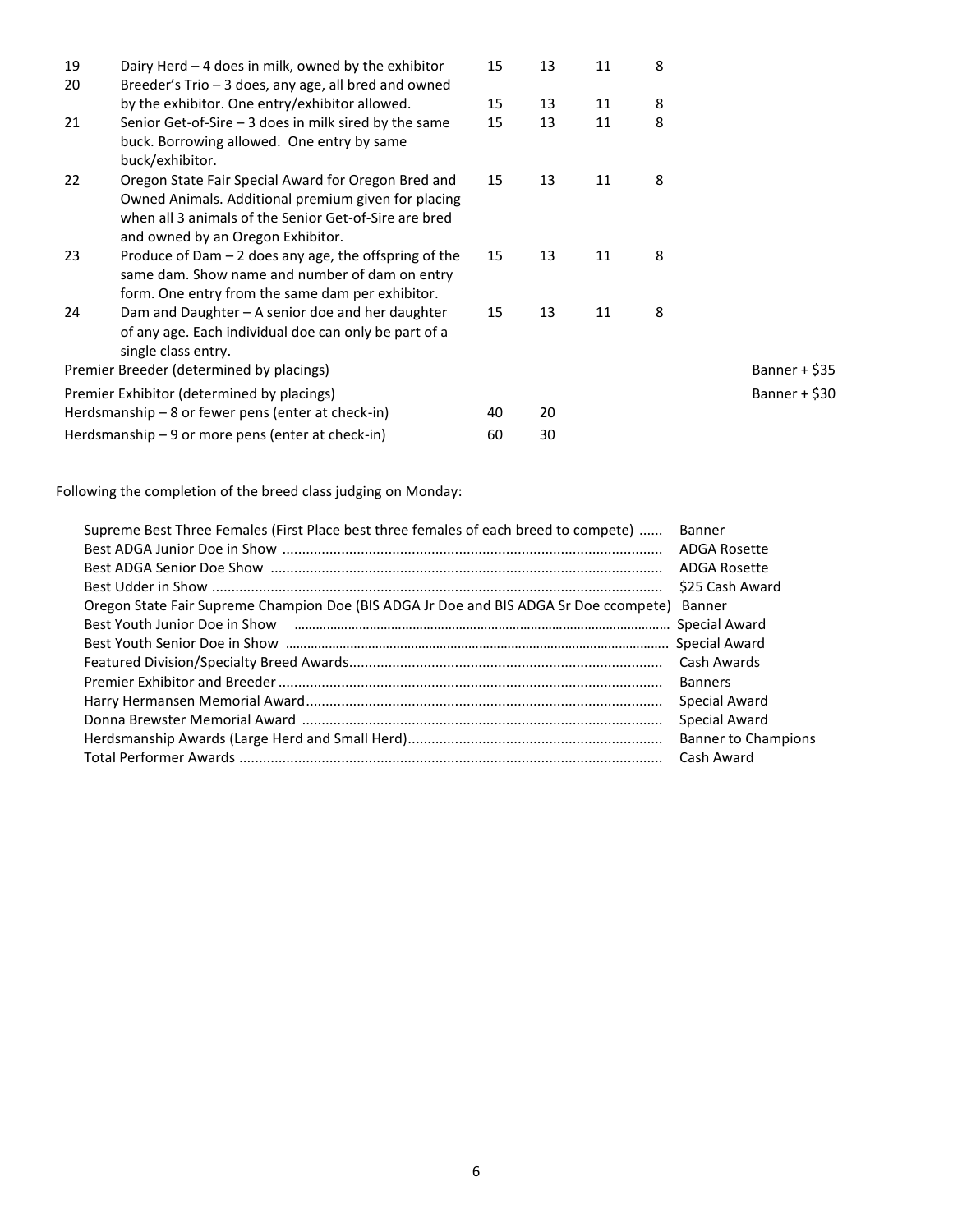# **DAIRY GOAT PREMIER BREEDER AND EXHIBITOR AWARDS**

**Premier Breeder Award:** A banner and premium award will be given to the breeder who accumulates the most points from the placing of eight or fewer animals bred himself and exhibited by either himself or other exhibitors and shown in the open single age sections. A senior doe can earn points toward the premier breeder award either from her placing in her age class (08-13) OR from her placing in class 16 whichever gives the highest number of points. See table below for point determination for each placing.

**Premier Exhibitor Award:** A banner and premium award will be given to the exhibitor who accumulates the most points from the placing of eight or fewer animals owned and exhibited by himself regardless of breeder and show in the open single age sections. A senior doe can earn points toward the premier exhibitor award either from her placing in her age class (08-13) OR from her placing in class 16 whichever gives the highest number of points. See table below for point determination for each placing.

**Determination of Premier Breeder and Exhibitor -** The points for each of the top placing eight or fewer animals as described above will be added together. The highest total will receive the award. Points for each placing will be assigned according to the following tables:

|                | Junior Does (Classes 01-04) |  |  |  |  |  |  |  |  |    |  |  |
|----------------|-----------------------------|--|--|--|--|--|--|--|--|----|--|--|
| <b>PLACING</b> |                             |  |  |  |  |  |  |  |  | ΙU |  |  |
| <b>POINTS</b>  | 10                          |  |  |  |  |  |  |  |  |    |  |  |

|                       | Senior Does (Classes 08-13 or 16) |          |    |    |    |    |  |  |  |  |  |  |
|-----------------------|-----------------------------------|----------|----|----|----|----|--|--|--|--|--|--|
| <b>PLACING</b><br>. . |                                   |          |    |    |    |    |  |  |  |  |  |  |
| <b>POINTS</b>         | הר<br>Zu                          | 10<br>ΤO | 16 | 14 | -- | 10 |  |  |  |  |  |  |

#### **MILK PRODUCTION AWARDS**

Qualification for milk production premiums will be on official DHIA, 305 days or less actual production records. First freshening does may qualify based on a projected record. All other does may qualify on any 305 days or less actual lactation. Does may qualify by meeting milk, butterfat OR protein minimums. All does meeting the minimum production qualifying levels are eligible to receive the additional premium in order of show placement (e.g., the first doe qualifying in the class will receive the 1<sup>st</sup> premium).

| <b>MILK PRODUCTION PREMIUMS BY PLACING</b> |   |  |  |  |  |  |  |  |
|--------------------------------------------|---|--|--|--|--|--|--|--|
| <b>PLACING</b>                             |   |  |  |  |  |  |  |  |
| <b>PREMIUM</b>                             | ∸ |  |  |  |  |  |  |  |

#### **MINIMUM PRODUCTION QUALIFYING LEVELS**

The following table shows the minimum amount of milk, butterfat and/or protein that must be achieved via official DHIA test to qualify for the additional production premium. Submit copies of your lactation records to the Show Coordinator at check-in.

| <b>STANDARD BREEDS</b> |             |      |      |  |  |  |  |  |  |
|------------------------|-------------|------|------|--|--|--|--|--|--|
| <b>YEARS</b>           | <b>MILK</b> | ΒF   | S/NF |  |  |  |  |  |  |
| $0 - 2$                | 1700        | 58   | 50   |  |  |  |  |  |  |
| $2 - 3$                | 1900        | 64.8 | 55.8 |  |  |  |  |  |  |
| $3 - 4$                | 2000        | 68.2 | 58.8 |  |  |  |  |  |  |
| 4-5                    | 2100        | 71.6 | 61.7 |  |  |  |  |  |  |
| 5+                     | 2200        | 75   | 64.7 |  |  |  |  |  |  |

| <b>YEARS</b> | <b>MILK</b> | BF   | S/NF |
|--------------|-------------|------|------|
| $0 - 2$      | 1108        | 49.8 | n/a  |
| $2 - 3$      | 1209        | 54.6 | n/a  |
| $3 - 4$      | 1266        | 57.4 | n/a  |
| $4 - 5$      | 1322        | 60.3 | n/a  |
| 5+           | 1372        | 63.3 | n/a  |

|              |             | <b>STANDARD BREEDS</b> |      |              | <b>MINIATURE BREEDS</b> |      |      |
|--------------|-------------|------------------------|------|--------------|-------------------------|------|------|
| <b>YEARS</b> | <b>MILK</b> | BF                     | S/NF | <b>YEARS</b> | <b>MILK</b>             | B/F  | S/NF |
| $0 - 2$      | 1700        | 58                     | 50   | $0 - 2$      | 670                     | 23.5 | 20   |
| $2 - 3$      | 1900        | 64.8                   | 55.8 | $2 - 3$      | 740                     | 25.9 | 22.2 |
| $3 - 4$      | 2000        | 68.2                   | 58.8 | $3-4$        | 770                     | 27   | 23.1 |
| $4 - 5$      | 2100        | 71.6                   | 61.7 | 4-5          | 804                     | 28.1 | 24.1 |
| 5+           | 2200        | 75                     | 64.7 | $5+$         | 823                     | 28.8 | 24.7 |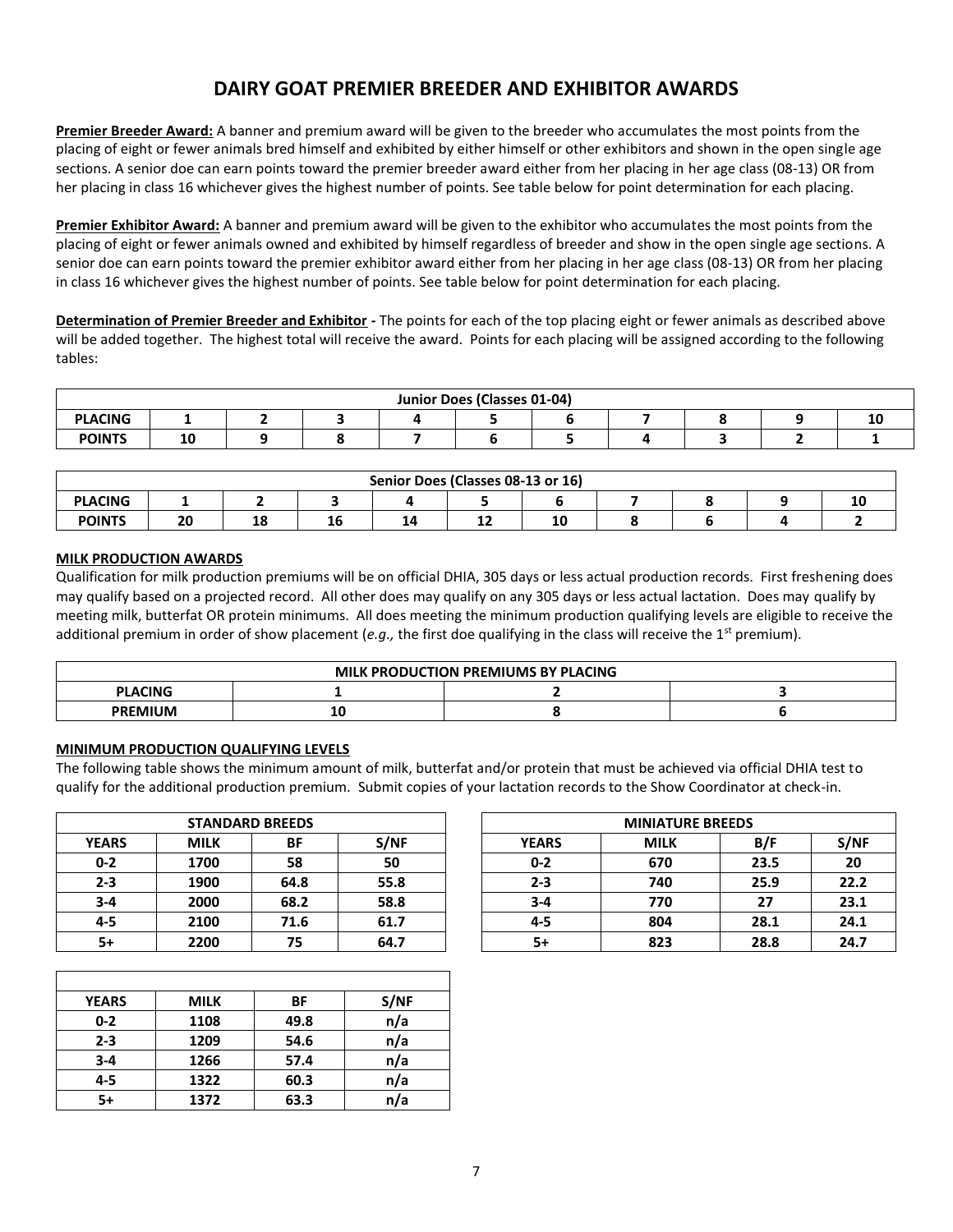# **DAIRY GOAT SPECIAL AWARDS AND CONTESTS**

**DIVISION 600 – HERDSMANSHIP AWARDS –** To promote more interest in presenting an attractive **Dairy** Goat Exhibit, premiums will be given in the goat division. All exhibits will be inspected daily during the Fair and scored on condition of animals, cleanliness of pens and aisles, particular attention being given to neatness and orderliness of areas used for tack and equipment. Sportsmanship and cooperation of the exhibitor will be taken into consideration. Upon check-in, if you wish to participate notify the Dairy Goat Superintendent.

#### **HERDSMANSHIP SCORECARD**

| $\mathbf{L}$ |                                                                                                |  |
|--------------|------------------------------------------------------------------------------------------------|--|
|              |                                                                                                |  |
|              |                                                                                                |  |
|              | c. Decorative, attractive and preferably interactive educational display utilizing Fair theme: |  |
|              |                                                                                                |  |
| II.          |                                                                                                |  |
|              | a. Knowledgeable, courteous, friendly, able to answer questions about exhibit  10%             |  |
|              |                                                                                                |  |
|              |                                                                                                |  |
|              | a. Animals clean, groomed, clipped (before show), feet trimmed before arrival 15%              |  |
|              |                                                                                                |  |
|              |                                                                                                |  |
|              | d. Feed and equipment stored neatly when not in use, out of sight if possible,                 |  |
|              |                                                                                                |  |
|              |                                                                                                |  |
|              |                                                                                                |  |

| Herdsmanship Award Premium by Herd Size and Placing | <b>Premiums</b> |      |
|-----------------------------------------------------|-----------------|------|
| Herds with a total of 8 or fewer pens               | S40             | \$20 |
| Herds with a total of 9 or more pens                | \$60            | \$30 |

#### **ONE DAY ADGA MILK TEST**

There will be an ADGA One Day Milk Test for any dairy goat senior doe entered in the Oregon State Fair open classes. There is an additional fee of \$10/doe which will be paid at the time of the test. This fee will pay for the ADGA One Day Test Application fee, the supervisor's fee, and the sample fee for those NOT using the One Day Test as a herd verification test.

Open class dairy goats are scheduled to arrive on Friday, September 2 from 6:00AM to 12:00PM. The One Day Milk Test will begin on Friday, September 2. You will be required to be in place for the ADGA One Day Milk Test by 8:00AM Friday, September 2. You will sign up for a specific time to milk your does. If you are using the One Day Milk Test as a Herd Verification Test or to replace a regular monthly test, you must bring all of your test paperwork. You will pay your "normal" monthly test fees to the appropriate DHIA in addition to the per animal fee mentioned above. If you are using the One Day Milk Test to verify specific does but not the whole herd you need only bring their registration papers to the test.

The schedule for the One Day Milk Test is as follows:

- 1. The  $1<sup>st</sup>$  milking will begin at 8:00AM on Friday, September 2. At this time tattoos will be checked, registration numbers will be checked against registration papers, the milk will be weighed and recorded and/or the doe's udder will be checked for complete milk out. It will not matter what time you milked your does on Thursday morning. This milking is to confirm the udder is empty at the beginning of the test cycle.
- 2. The 2<sup>nd</sup> milking will be 12 hours later, Friday evening. At this milking the milk will be weighed, the pounds of milk recorded and a milk sample will be collected for component testing.
- 3. The  $3<sup>rd</sup>$  milking will be 12 hours later, Saturday morning. At this milking the milk will be weighed, the pounds of milk recorded and a milk sample will be collected for component testing.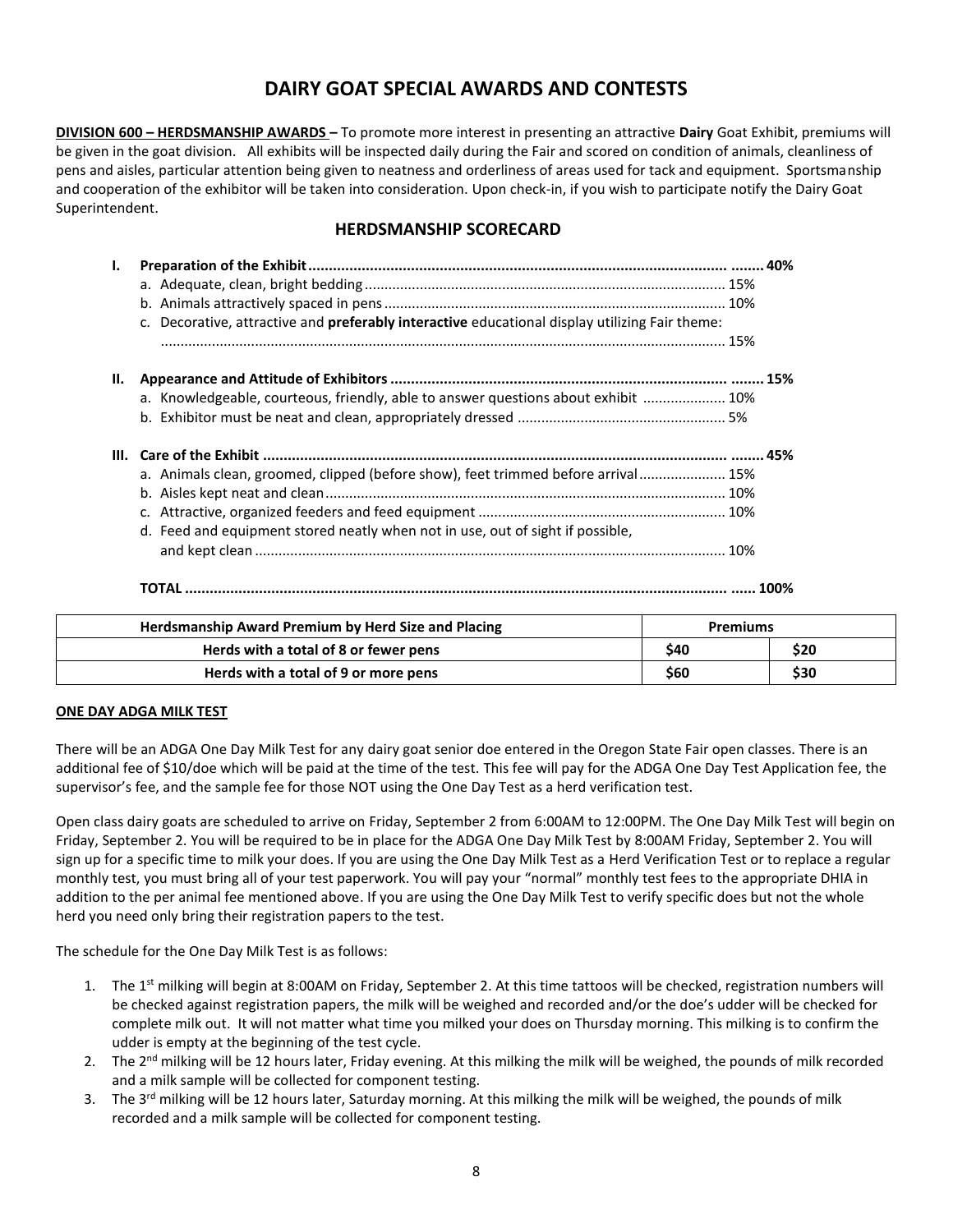**TOTAL PERFORMER COMPETITION –** This award is to support animals that excel in three performance areas. Points are allotted based on (1) DHIA records, (2) linear appraisal scores, and (3) placement in the doe's age class at the Oregon State Fair. Your doe must have all three of these records to compete in the Total Performer Competition.

The award will be given to the highest qualifying doe from each breed shown. This award is supported entirely by individual donations. The sum of the donations will be divided equally among the breeds represented. Winners and donors will be announced.

Fill out an entry form at the time of check in. You will submit (or show) copies of the doe's appraisal score and DHIA record (ILR). Only official records will bavailable at check-in. The records do not have to be the most recent but the production record must be a single lactation of 305 days or less. Please highlight the record you want considered. Does must be shown at the Oregon State Fair. There is no entry fee for this award.

Points are given so that production points (milk, fat and protein) are roughly balanced with type points (linear appraisal and class placing).

#### **TYPE SCORE:**

- A. Appraisal score is calculated by multiplying the actual score  $x$  2 (Example: FS 90  $x$  2 = 180 points).
- B. Placing score is calculated by multiplying the class placement points (see premier breeder and exhibitor section) + the udder placing (5 points for 1<sup>st</sup> udder, 4 points for 2<sup>nd</sup> udder, 3 points for 3<sup>rd</sup> udder) x 7.2 (Example: 1<sup>st</sup> place with 1<sup>st</sup> udder = (20 + 5) x 7.2 = 180 points).

#### **PRODUCTION SCORE:**

A. Milk Production – Standard Breeds is calculated by multiplying the pounds of milk x 0.072 (Example: 2500 pounds x 0.72 = 180 points)

Milk Production – Miniature Breeds calculated by multiplying the pounds of milk x 0.25 (Example: 720 x 0.25 = 180 points)

B. Fat + Protein – Standard Breeds is calculated by multiplying the actual pounds of fat + the actual pounds of protein x 1.14 (Example: (85 + 72.5) x 1.14 = 179.55 rounded to 180)

Fat + Protein – Miniature Breeds is calculated by multiplying the actual pounds of fat + the actual pounds of protein x 2.27 (Example: (46.8 + 32.4) x 2.27 = 179.78 rounded to 180)

**FEATURED DIVISION/ SPECIALTY BREED CASH AWARDS** – The following cash awards are donated by Bill and Chris Strickland of Le Chevrier French Alpines, Oregon City, Oregon, and will be given in the Featured Division/Specialty Breed only

**BEST UDDER IN SHOW** – The doe awarded best udder of each breed will compete for Best Udder in Show. The winner will be presented with a \$25 cash award donated by Le Chevrier French Alpines, Bill and Chris Strickland, Oregon City

**FRIENDS OF THE HARRIET PARTAIN REVOLVING TROPHY** – This award honors Harriet Partain, a prominent alpine breeder and exhibitor at the Oregon State Fair in the 1970-80's. A perpetual "revolving" trophy will be presented to the owner of the First Place Alpine Dairy Goat Herd exhibited at the Oregon State Fair sponsored by the Friends of Harriet Partain.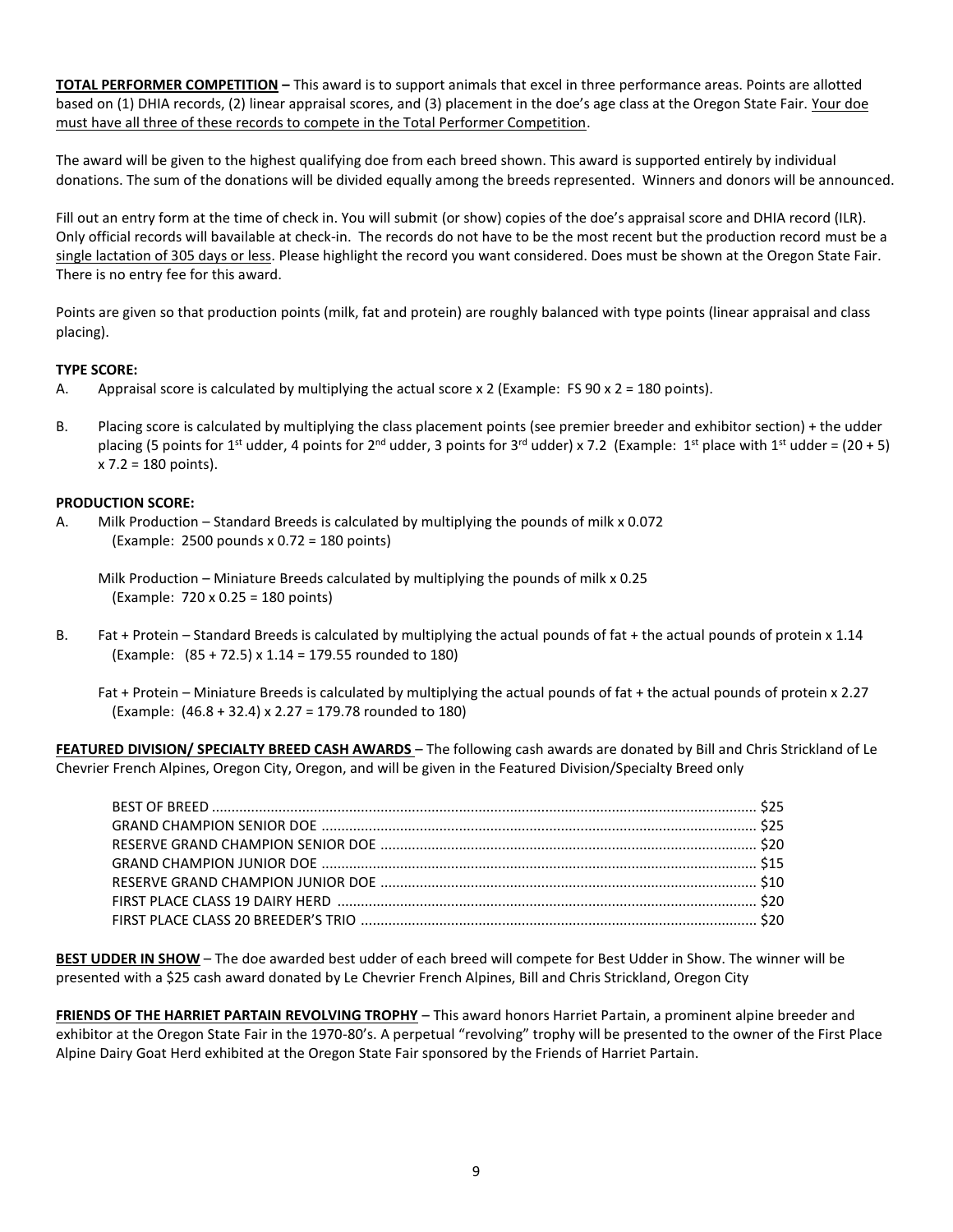#### **ALL BREED COSTUME CONTEST**

Friday afternoon, September 2, at 4 PM there will be a costume contest for the goat/exhibitor pairs. Awards will be given for the top 3 contestants. Winners will be chosen by the fairgoers observing the contest. This contest is sponsored by Sarah and Bill Thompson of Classical Goats. 1<sup>st</sup> prize \$20, 2<sup>nd</sup> prize \$15, 3<sup>rd</sup> prize \$10, 4<sup>th</sup> prize \$5. There will also be a Sponsor's choice award.

#### **ALL BREED ADULT SHOWMANSHIP**

An adult fitting and showmanship class will be held Friday evening, September 2, at 5 PM. The location will be announced at the fair. Prizes will be awarded to the top 3 contestants.

#### **HARRY HERMANSEN MEMORIAL AWARD**

Meg Hicks, Greene Herb Alpine Dairy Goats of Eugene, OR will present an award to the owner of the Junior Grand Champion Nubian doe in memory of longtime friend and Nubian breeder, Harry Hermansen. Harry raised Nubians under the Hidden Meadows herd name. He showed many years at the Oregon State Fair and in addition to his dairy goats was well known for his humor and practical jokes.

#### **DONNA BREWSTER MEMORIAL AWARD**

The Roseburg Dairy Goat Association will present an award to the owner of the Best of Breed Nubian doe in memory of long time club member, mentor, and friend Donna Brewster. Donna raised Nubians under the Elk Brook herd name and showed regularly at the Oregon State Fair.

#### **OREGON STATE FAIR EMBEDDED YOUTH SHOW**

There will be an Open Dairy Goat Youth Show embedded within the classes of this year's open dairy goat show. The following rules apply:

- 1. Animals must be registered under the name of the youth participant or in a membership that names the youth as part of the membership. For example: The Jones Family, John, Mary, Jeff and Ted. NOT the Jones family.
- 2. Animals will show in the regular open class age divisions and classes. Normal Oregon State Fair entry fees and deadlines will apply.
- 3. The highest placing youth animals in each age division and class will come back for a special championship class in each breed. These classes will immediately follow the judging of the open class champions. Youth champions will also compete for a Youth Best in Show award. Note: As per ADGA rules, these youth champions will not be eligible for a championship leg unless the animal wins the open class division as well. The youth show is NOT separately sanctioned by the American Dairy Goat Association.
- 4. It is the responsibility of the youth entering to be sure the person checking their goats in knows which animals are to be included in the youth show. If they are not identified at that time they will NOT be included in the youth show.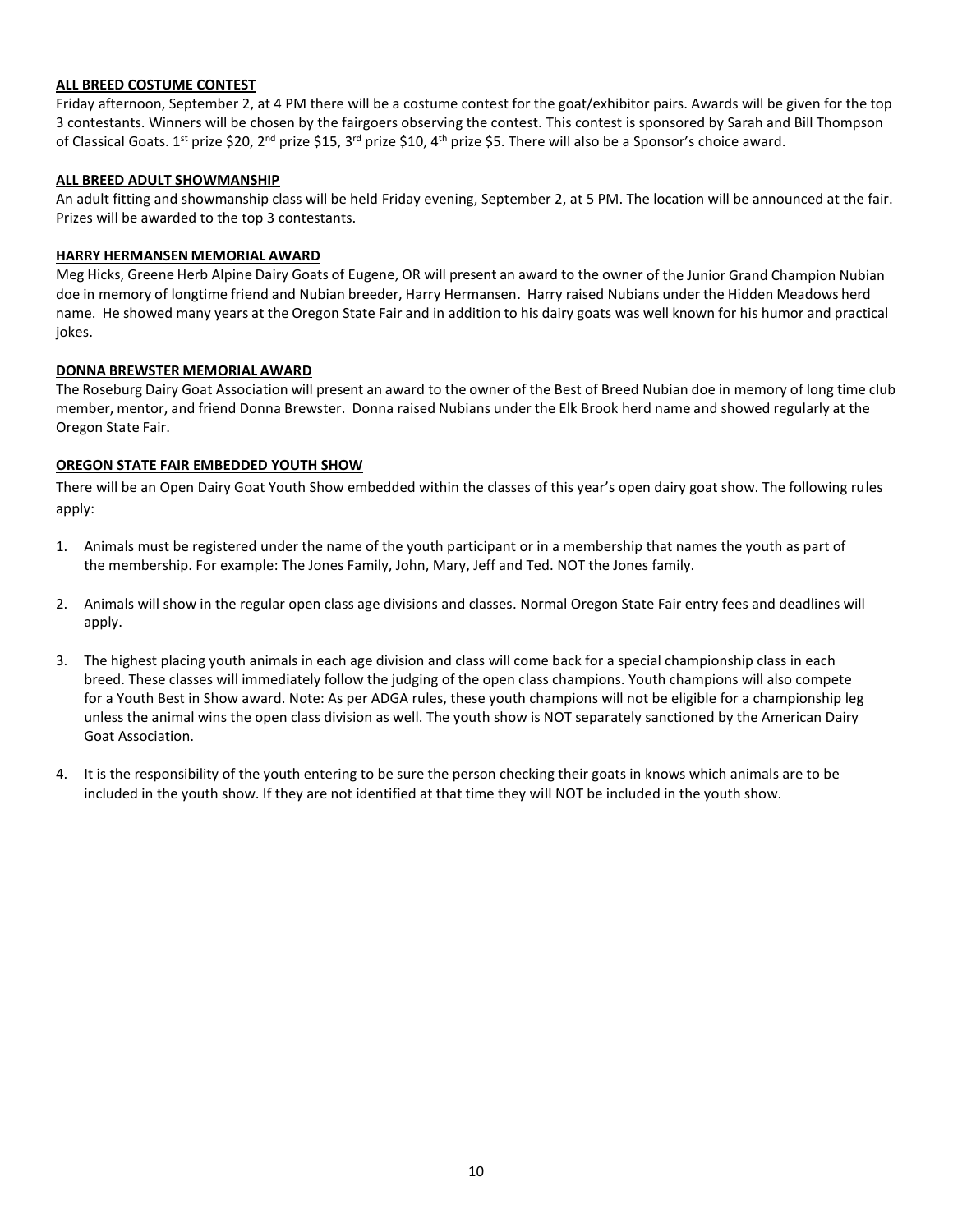# **OREGON STATE FAIR PYGMY GOAT SHOW OREGON STATE FAIR EMBEDDED YOUTH PYGMY GOAT SHOW**

**DIVISION 611 — PYGMY GOATS**

| <b>ENTRY DEADLINE:</b>                    | Friday, August 5, 2022                                                 |    |    |                   |    |                |                 |
|-------------------------------------------|------------------------------------------------------------------------|----|----|-------------------|----|----------------|-----------------|
| <b>SHOW DATE:</b>                         | Tuesday, August 30, 2022                                               |    |    |                   |    |                |                 |
| <b>CLASSES</b>                            |                                                                        |    |    | Placings/Premiums |    |                |                 |
|                                           |                                                                        | 1  | 2  | 3                 | 4  | 5              |                 |
|                                           | 01 Showmanship - Youth ages 13 and under                               |    |    |                   |    |                |                 |
|                                           | 02 Showmanship - Youth ages 14 through 17                              |    |    |                   |    |                |                 |
|                                           |                                                                        |    |    |                   |    |                |                 |
| 03 Wethers - 8 weeks to 6 months          |                                                                        | 23 | 17 | 14                | 11 | 7              |                 |
| 04 Wethers - 6-12 months                  |                                                                        | 23 | 17 | 14                | 11 | 7              |                 |
| 05 Wethers $-$ 1-2 years                  |                                                                        | 23 | 17 | 14                | 11 | $\overline{7}$ |                 |
| 06 Wethers - 2 years                      |                                                                        | 23 | 17 | 14                | 11 | 7              |                 |
| 07 Wethers - 3 years                      |                                                                        | 23 | 17 | 14                | 11 | $\overline{7}$ |                 |
| 08 Wethers - 4 years and older            |                                                                        | 23 | 17 | 14                | 11 | $\overline{7}$ |                 |
| <b>Champion Wether</b>                    |                                                                        |    |    |                   |    |                | \$15            |
| <b>Reserve Champion Wether</b>            |                                                                        |    |    |                   |    |                | \$10            |
|                                           | 11 Junior Bucks 2 months and under 6 months                            |    |    |                   |    |                |                 |
|                                           | 12 Junior Bucks 6 months and under 12 months                           |    |    |                   |    |                |                 |
| <b>Champion Junior Buck</b>               |                                                                        |    |    |                   |    |                |                 |
| <b>Reserve Champion Junior Buck</b>       |                                                                        |    |    |                   |    |                |                 |
| 15 Senior Bucks 1 yr and under 2          |                                                                        |    |    |                   |    |                |                 |
| 16 Senior Bucks 2 years and under 3       |                                                                        |    |    |                   |    |                |                 |
| 17 Senior Bucks 3 years and over          |                                                                        |    |    |                   |    |                |                 |
| <b>Champion Senior Buck</b>               |                                                                        |    |    |                   |    |                |                 |
| <b>Reserve Champion Senior Buck</b>       |                                                                        |    |    |                   |    |                |                 |
| <b>Grand Champion Buck</b>                |                                                                        |    |    |                   |    |                |                 |
| <b>Reserve Grand Champion Buck</b>        |                                                                        |    |    |                   |    |                |                 |
| 22 Junior Doe Kid - 8 weeks to 5 months   |                                                                        | 23 | 17 | 14                | 11 | 7              |                 |
| 23 Intermediate Doe Kid $-5$ to 8 months  |                                                                        | 23 | 17 | 14                | 11 | 7              |                 |
| 24 Senior Doe Kid - 8 to 12 months        |                                                                        | 23 | 17 | 14                | 11 | 7              |                 |
| 25 Junior Dry Yearlings - 12 to 18 months |                                                                        | 23 | 17 | 14                | 11 | $\overline{7}$ |                 |
| 26 Senior Dry Yearlings - 18 to 24 months |                                                                        | 23 | 17 | 14                | 11 | $\overline{7}$ |                 |
| <b>Junior Champion Doe</b>                |                                                                        |    |    |                   |    |                | Rosette + $$15$ |
| <b>Reserve Junior Champion Doe</b>        |                                                                        |    |    |                   |    |                | Rosette + \$10  |
| 29 Does under two years, freshened        |                                                                        | 23 | 17 | 14                | 11 | 7              |                 |
| 30 Does 2 years and under 3               |                                                                        | 23 | 17 | 14                | 11 | $\overline{7}$ |                 |
| 31 Does 3 years and under 4               |                                                                        | 23 | 17 | 14                | 11 | 7              |                 |
| 32 Does 4 years and under 5               |                                                                        | 23 | 17 | 14                | 11 | 7              |                 |
| 33 Does 5 years and older                 |                                                                        | 23 | 17 | 14                | 11 | 7              |                 |
|                                           | 34 Does in Milk – any doe in milk not shown in a previous class. $1st$ | 23 | 17 | 14                | 11 | $\overline{7}$ |                 |
|                                           | and 2 <sup>nd</sup> placings will stand in the champion class          |    |    |                   |    |                |                 |
| <b>Senior Champion Doe</b>                |                                                                        |    |    |                   |    |                | Rosette + $$15$ |
| <b>Reserve Senior Champion Doe</b>        |                                                                        |    |    |                   |    |                | Rosette + $$10$ |
| <b>Grand Champion Doe</b>                 |                                                                        |    |    |                   |    |                | Rosette + $$18$ |
| <b>Reserve Grand Champion Doe</b>         |                                                                        |    |    |                   |    |                | Rosette + $$12$ |
|                                           | 39 Dam and Daughter - A senior doe and her daughter of any age.        | 12 | 8  | $\overline{7}$    | 5  |                |                 |
|                                           | Each individual doe can only be part of a single class entry.          |    |    |                   |    |                |                 |
|                                           | 40 Breeders Trio - 3 does all bred and owned by same exhibitor         | 12 | 8  | 7                 | 5  |                |                 |
|                                           | 41 Oregon State Fair Special Award for Oregon bred and owned           | 12 | 8  | $\overline{7}$    | 5  |                |                 |
| entries from the Breeders Trio class.     |                                                                        |    |    |                   |    |                |                 |
|                                           | 42 Get-of-Sire - 3 does sired by the same buck                         | 12 | 8  | $\overline{7}$    | 5  |                |                 |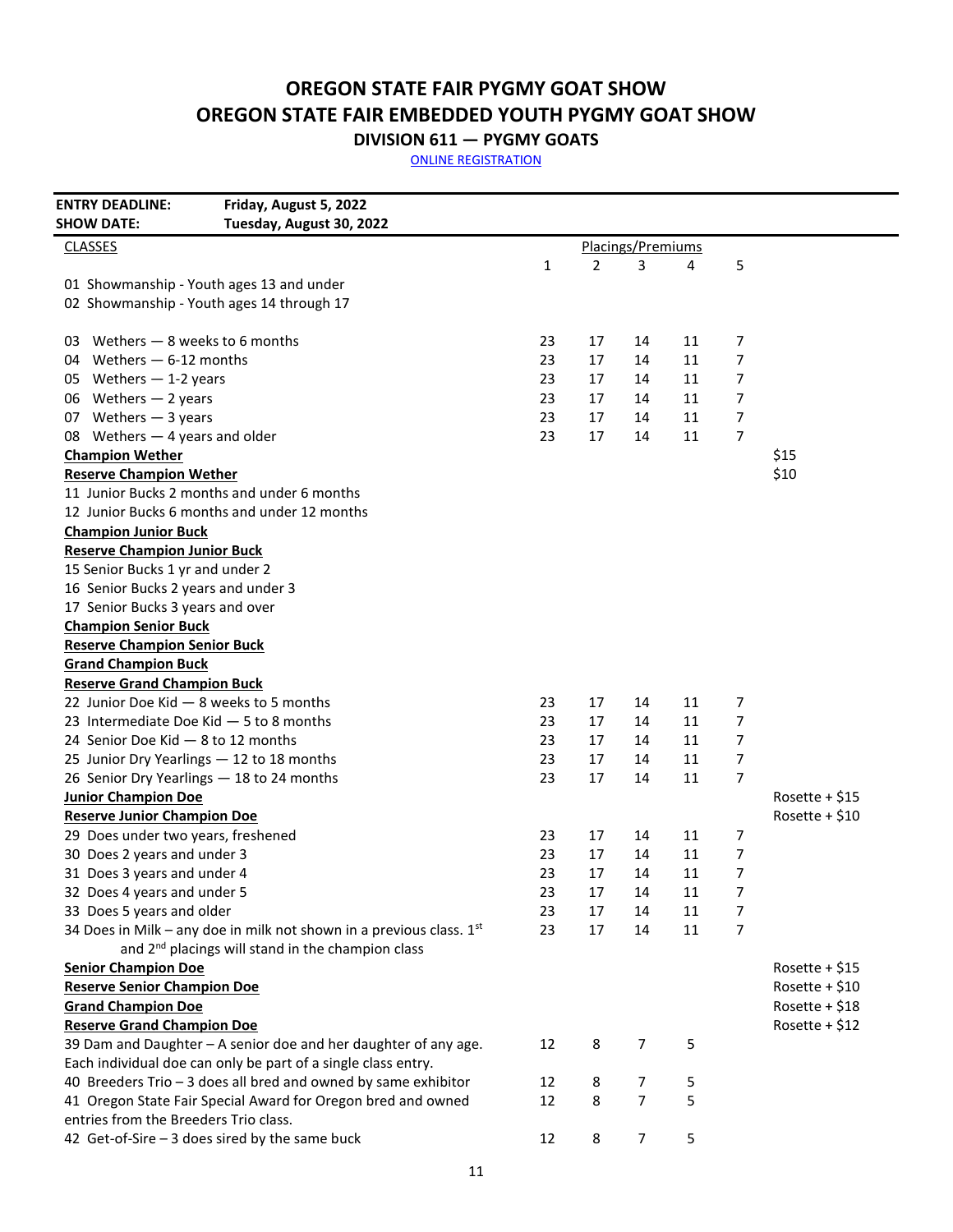43 Produce of Dam – 2 does any age the offspring of one dam 12 8 7 5

- 44 Premier Breeder Banner Banner Banner Banner Banner Banner Banner Banner Banner Banner Banner Banner Banner
- 45 Premier Exhibitor **Banner** Banner Banner Banner Banner Banner Banner Banner Banner Banner Banner Banner Banner

## **OREGON STATE FAIR EMBEDDED PYGMY GOAT YOUTH SHOW**

There will be a Pygmy Goat Youth Show embedded within the classes of this year's open pygmy goat show.

The following rules apply:

- 1. Animals must be registered under the name of the youth participant or in a membership that names the youth as part of the membership. For example: The Jones Family, John, Mary, Jeff and Ted.
- 2. Animals will show in the regular open class age divisions and classes. Normal Oregon State Fair entry fees and deadlines will apply.
- 3. The highest placing youth animals in each age division and class will come back for a special championship class in each breed. These classes will immediately follow the judging of the open class champions. Youth champions will also compete for a Youth Best in Show award. These youth champions will not be eligible for a championship leg unless the animal wins the open class division as well.
- 4. It is the responsibility of the youth entering to be sure the person checking their goats in on Tuesday knows which animals are to be included in the youth show. If they are not identified at that time they will NOT be included in the youth show.

### **PYGMY GOAT PREMIER EXHIBITOR AND BREEDER AWARDS**

**Premier Exhibitor Award:** A banner will be given to the exhibitor accumulating the most points on **not to exceed eight** animals, owned and exhibited by exhibitor, in the open single classes. Wether points will be counted for **Premier Exhibitor only**.

**Premier Breeder Award:** A banner will be given to the breeder of **not to exceed eight** animals accumulating the most points in the open single sections, exhibited by himself and/or other exhibitors. Wether points will not be counted for Premier Breeder Award.

Points for each placing will be assigned according to the following tables:

| JUNIOR DOES (CLASSES 22-26) and JUNIOR BUCKS (CLASSES 11-12) |    |  |  |  |  |  |  |  |  |  |  |
|--------------------------------------------------------------|----|--|--|--|--|--|--|--|--|--|--|
| <b>PLACING</b>                                               |    |  |  |  |  |  |  |  |  |  |  |
| <b>POINTS</b>                                                | 10 |  |  |  |  |  |  |  |  |  |  |

| SENIOR DOES (CLASSES 29-34) and SENIOR BUCKS (CLASSES 15-17) |    |  |    |    |    |  |  |  |  |  |  |  |
|--------------------------------------------------------------|----|--|----|----|----|--|--|--|--|--|--|--|
| <b>PLACING</b>                                               |    |  |    |    |    |  |  |  |  |  |  |  |
| <b>POINTS</b>                                                | 20 |  | 16 | 14 | -- |  |  |  |  |  |  |  |

| WETHERS (CLASSES 03-04) FOR PREMIER EXHIBITOR ONLY |  |  |  |  |  |  |  |  |  |
|----------------------------------------------------|--|--|--|--|--|--|--|--|--|
| <b>PLACING</b>                                     |  |  |  |  |  |  |  |  |  |
| <b>POINTS</b>                                      |  |  |  |  |  |  |  |  |  |

| WETHERS (CLASSES 05-08) FOR PREMIER EXHIBITOR ONLY |    |  |  |  |  |  |  |  |  |
|----------------------------------------------------|----|--|--|--|--|--|--|--|--|
| <b>PLACING</b>                                     |    |  |  |  |  |  |  |  |  |
| <b>POINTS</b>                                      | 10 |  |  |  |  |  |  |  |  |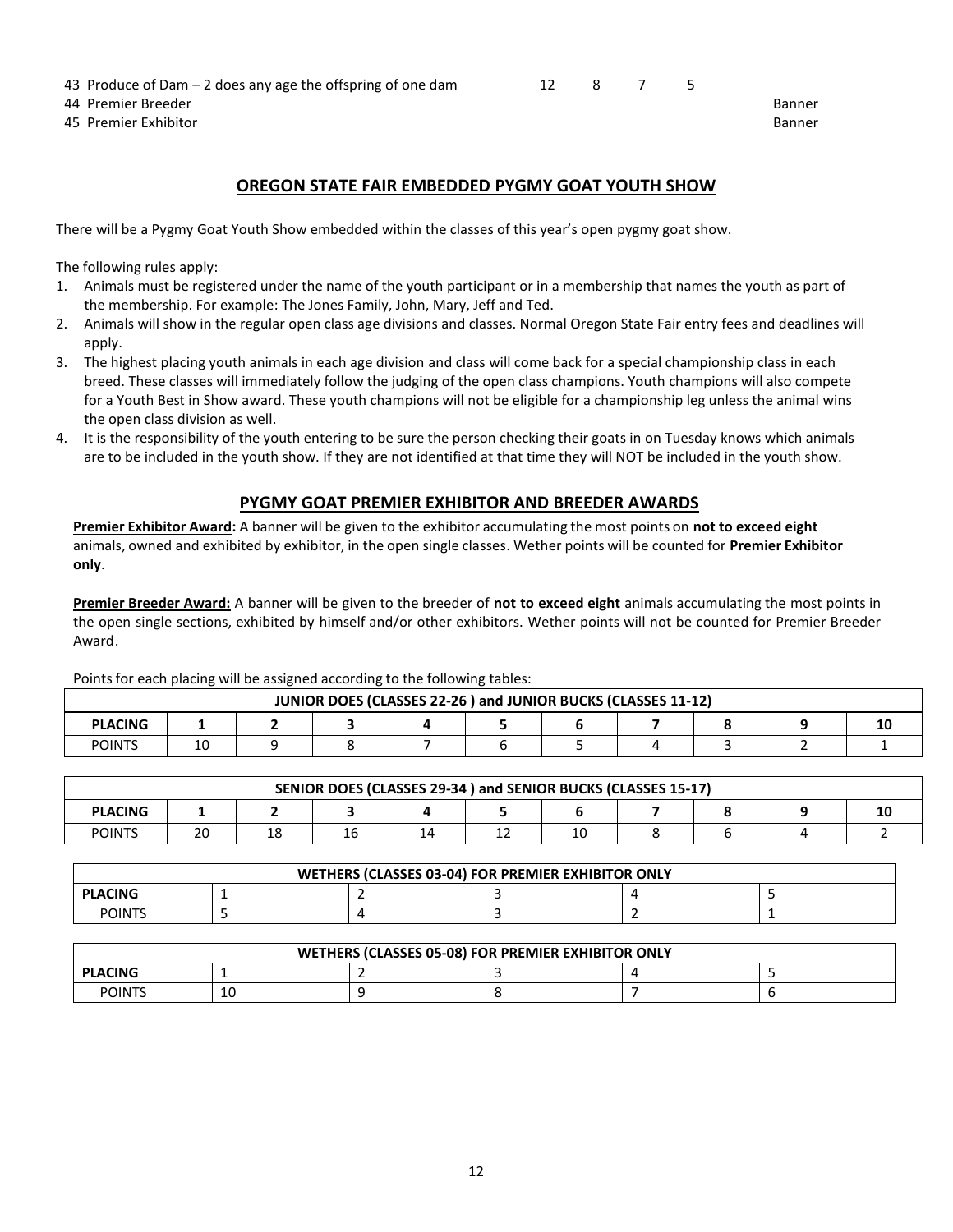# **OREGON STATE FAIR BOER GOAT SHOW DIVISION 615 — PERCENTAGE BOER GOATS (NO BUCKS) DIVISION 616 – FULL BLOOD/PUREBRED BOER GOATS DIVISION 617 – ALL OTHER BREEDS**

| <b>ENTRY DEADLINE:</b>                    | Friday, August 5, 2022                                                   |    |    |                |                              |                |         |
|-------------------------------------------|--------------------------------------------------------------------------|----|----|----------------|------------------------------|----------------|---------|
| <b>SHOW DATE:</b>                         | Wednesday, August 31, 2022                                               |    |    |                |                              |                |         |
|                                           |                                                                          |    |    |                | <b>Placings and Premiums</b> |                |         |
| <b>CLASSES</b>                            |                                                                          | 1  | 2  | 3              | 4                            | 5              |         |
| <b>JUNIOR DOES</b>                        |                                                                          |    |    |                |                              |                |         |
| 0 to under 3 months<br>01                 |                                                                          | 23 | 17 | 14             | 11                           | $\overline{7}$ |         |
| 3 to under 6 months<br>02                 |                                                                          | 23 | 17 | 14             | 11                           | 7              |         |
| 6 to under 9 months<br>03                 |                                                                          | 23 | 17 | 14             | 11                           | $\overline{7}$ |         |
| 9 to under 12 months<br>04                |                                                                          | 23 | 17 | 14             | 11                           | $\overline{7}$ |         |
| <b>Junior Division Champion</b>           |                                                                          |    |    |                |                              |                | Rosette |
| <b>Junior Division Reserve Champion</b>   |                                                                          |    |    |                |                              |                | Rosette |
| YEARLING DOES                             |                                                                          |    |    |                |                              |                |         |
| 12 to under 16 months<br>07               |                                                                          | 23 | 17 | 14             | 11                           | $\overline{7}$ |         |
| 16 to under 20 months<br>08               |                                                                          | 23 | 17 | 14             | 11                           | $\overline{7}$ |         |
| 20 to under 24 months<br>09               |                                                                          | 23 | 17 | 14             | 11                           | $\overline{7}$ |         |
| <b>Yearling Division Champion</b>         |                                                                          |    |    |                |                              |                | Rosette |
| <b>Yearling Division Reserve Champion</b> |                                                                          |    |    |                |                              |                | Rosette |
| <b>SENIOR DOES</b>                        |                                                                          |    |    |                |                              |                |         |
| 12<br>24 to under 36 months               |                                                                          | 23 | 17 | 14             | 11                           | $\overline{7}$ |         |
| 36 months plus<br>13                      |                                                                          | 23 | 17 | 14             | 11                           | $\overline{7}$ |         |
| <b>Senior Division Champion</b>           |                                                                          |    |    |                |                              |                | Rosette |
| <b>Senior Division Reserve Champion</b>   |                                                                          |    |    |                |                              |                | Rosette |
| <b>Grand Champion Doe</b>                 |                                                                          |    |    |                |                              |                | Rosette |
| <b>Reserve Grand Champion Doe</b>         |                                                                          |    |    |                |                              |                | Rosette |
|                                           | JUNIOR BUCKS (FULL BLOOD/PUREBRED DIVISION 615 ONLY)                     |    |    |                |                              |                |         |
| 0 to under 3 months<br>18                 |                                                                          | 23 | 17 | 14             | 11                           | $\overline{7}$ |         |
| 3 to under 6 months<br>19                 |                                                                          | 23 | 17 | 14             | 11                           | $\overline{7}$ |         |
| 6 to under 9 months<br>20                 |                                                                          | 23 | 17 | 14             | 11                           | $\overline{7}$ |         |
| 9 to under 12 months<br>21                |                                                                          | 23 | 17 | 14             | 11                           | $\overline{7}$ |         |
| <b>Junior Division Champion</b>           |                                                                          |    |    |                |                              |                |         |
| <b>Junior Division Reserve Champion</b>   |                                                                          |    |    |                |                              |                |         |
| <b>Grand Champion Buck</b>                |                                                                          |    |    |                |                              |                |         |
| <b>Reserve Grand Champion Buck</b>        |                                                                          |    |    |                |                              |                |         |
|                                           | 26 Get of Sire - 3 Full Blood or Percentage Boer goats sired by the same | 12 | 8  | 7              | 5                            |                |         |
|                                           | buck. Borrowing allowed. One entry by samebuck/exhibitor.                |    |    |                |                              |                |         |
|                                           | 27 Breeder's Trio - 3 Full Blood or Percentage Boer goats any age,       | 12 | 8  | $\overline{7}$ | 5                            |                |         |
|                                           | bred and owned by the exhibitor. One entry per exhibitor                 |    |    |                |                              |                |         |
|                                           | 28 Dam and Daughter - A senior doe and her daughter                      | 12 | 8  | $\overline{7}$ | 5                            |                |         |
|                                           | of any age. Each individual doe can only be part of asingle class entry. |    |    |                |                              |                |         |
|                                           | 29 Supreme Boer Goat - Grand Champion Percentage Doe, Grand              |    |    |                |                              |                | Banner  |
|                                           | Champion Full Blood Doe, and the Grand Champion Buck Compete             |    |    |                |                              |                |         |
| 30 Premier Breeder                        |                                                                          |    |    |                |                              |                | Banner  |
| 31 Premier Exhibitor                      |                                                                          |    |    |                |                              |                | Banner  |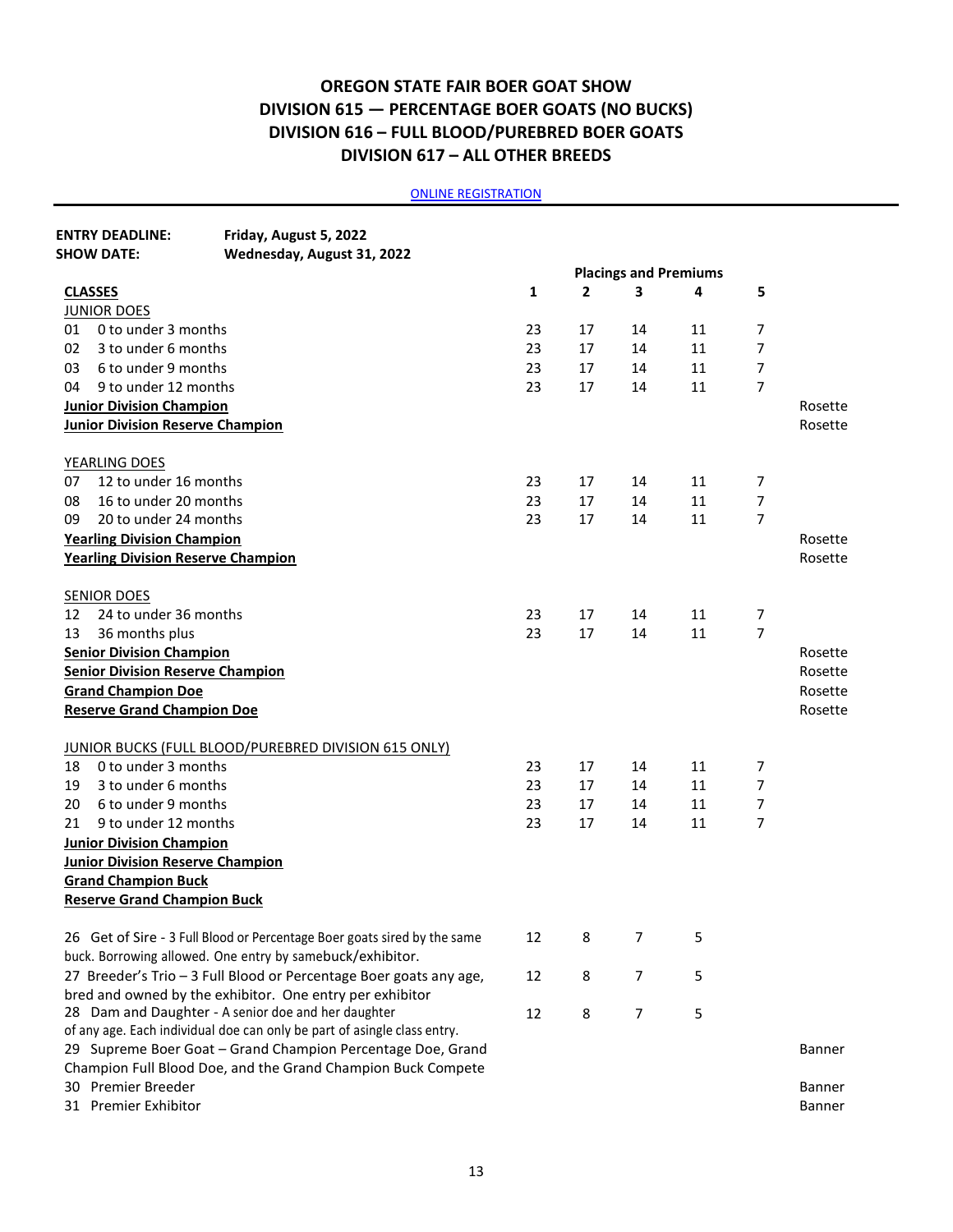#### **BOER GOAT PREMIER BREEDER AND EXHIBITOR AWARDS**

**BOER GOAT PREMIER BREEDER AWARD:** A banner will be given to the breeder who accumulatesthe most points from the placing of eight or fewer animals bred himself and exhibited by either himself or other exhibitors and shown in the open single age sections. See table below for point determination for each placing.

**BOER GOAT PREMIER EXHIBITOR AWARD:** A banner will be given to the exhibitor who accumulatesthe most points from the placing of eight or fewer animals owned and exhibited by himself regardless of breeder and shown in the open single age sections. See table below for point determination for each placing.

**Determination of Premier Breeder and Exhibitor -** The points for each of the top placing eight or fewer animals as described above will be added together. The highest total will receive the award.

Points for each placing will be assigned according to the following tables:

| JUNIOR DOES (CLASSES 01-04) and JUNIOR BUCKS (CLASSES 18-21) |    |  |  |  |  |  |  |  |    |  |  |
|--------------------------------------------------------------|----|--|--|--|--|--|--|--|----|--|--|
| <b>PLACING</b>                                               |    |  |  |  |  |  |  |  | 10 |  |  |
| <b>POINTS</b>                                                | 10 |  |  |  |  |  |  |  |    |  |  |

| YEARLING DOES (CLASSES 07-09) or SENIOR DOES (CLASSES 12-13) |    |    |    |    |    |  |  |  |  |  |  |
|--------------------------------------------------------------|----|----|----|----|----|--|--|--|--|--|--|
| <b>PLACING</b>                                               |    |    |    |    |    |  |  |  |  |  |  |
| <b>POINTS</b>                                                | 20 | 18 | 16 | 14 | -- |  |  |  |  |  |  |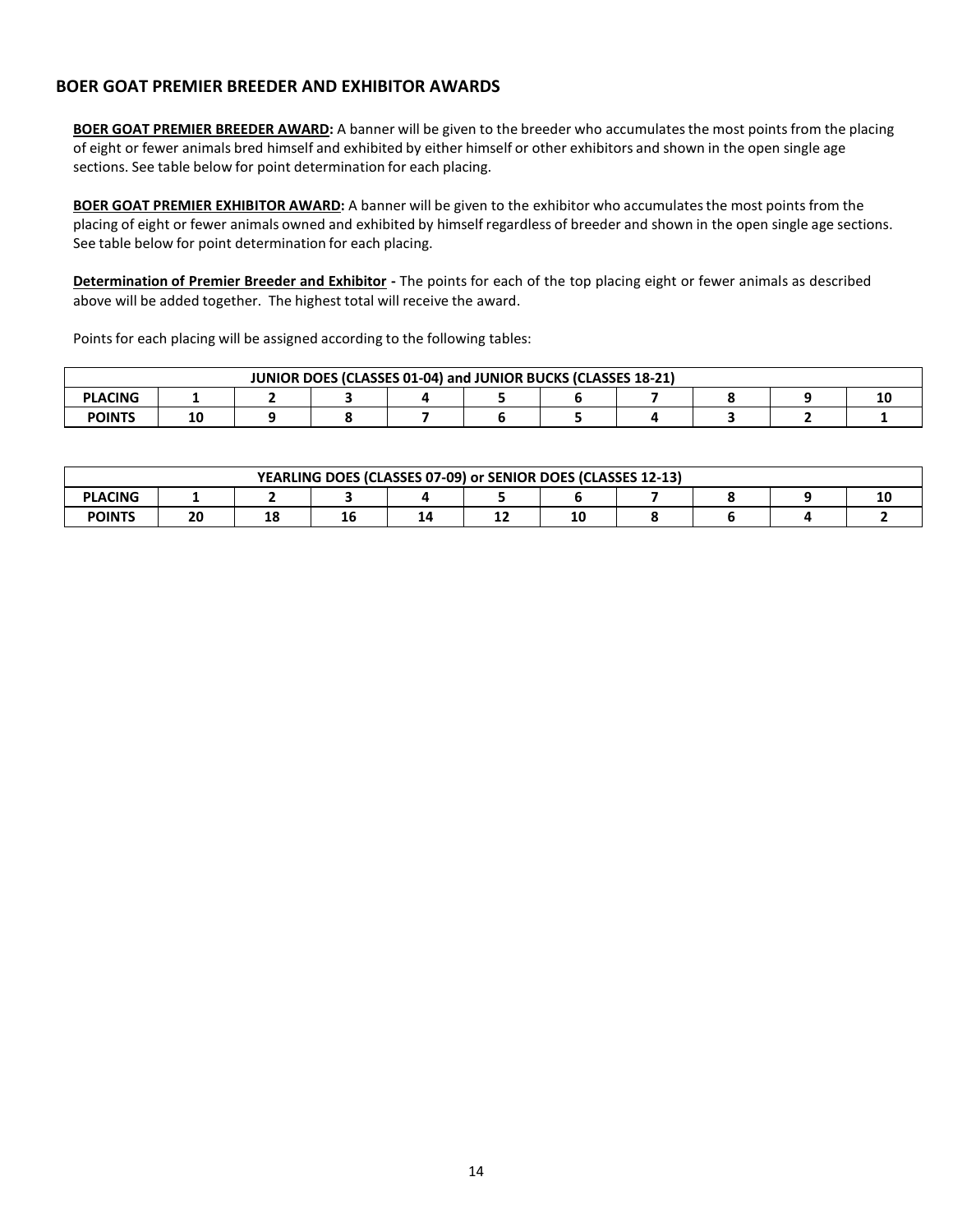# **OREGON STATE FAIR ANGORA GOAT SHOW DIVISON 620 — WHITE ANGORA GOATS DIVISON 621 – NATURALLY COLORED ANGORA GOATS DIVISION 622 – ALL OTHER FIBER GOATS**

| <b>ENTRY DEADLINE:</b><br><b>SHOW DATE:</b> | Friday, August 5, 2022<br>Thursday, September 1, 2022                                                                                                         |                |                |                   |    |                |               |
|---------------------------------------------|---------------------------------------------------------------------------------------------------------------------------------------------------------------|----------------|----------------|-------------------|----|----------------|---------------|
|                                             |                                                                                                                                                               |                |                | Placings/Premiums |    |                |               |
| <b>CLASSES</b>                              |                                                                                                                                                               | 1              | $\overline{2}$ | 3                 | 4  | 5              |               |
|                                             | 01 Junior Wethers - under 12 months old                                                                                                                       | 23             | 17             | 14                | 11 | 7              |               |
|                                             | 02 Senior Wethers - 12 months and older                                                                                                                       | 23             | 17             | 14                | 11 | 7              |               |
| <b>Champion Wether</b>                      |                                                                                                                                                               |                |                |                   |    |                | Rosette       |
|                                             | <b>Reserve Champion Wether</b>                                                                                                                                |                |                |                   |    |                | Rosette       |
|                                             | 05 Junior Buck Kids - Born March 1 or later                                                                                                                   | 23             | 17             | 14                | 11 | 7              |               |
|                                             | 06 Senior Buck Kids - born January 1 - February 28                                                                                                            | 23             | 17             | 14                | 11 | 7              |               |
| 07                                          | Pair of Buck Kids - bred and owned by exhibitor (from classes 5-6)                                                                                            | $\overline{7}$ | 5              | 4                 |    |                |               |
|                                             | 08 Yearling Bucks - less than 24 months od                                                                                                                    | 23             | 17             | 14                | 11 | 7              |               |
|                                             | 09 Aged Bucks - 2 and 3 years old                                                                                                                             | 23             | 17             | 14                | 11 | $\overline{7}$ |               |
|                                             | 10 Aged Bucks - 4 years and older                                                                                                                             | 23             | 17             | 14                | 11 | $\overline{7}$ |               |
| <b>Champion Buck</b>                        |                                                                                                                                                               |                |                |                   |    |                | Rosette       |
|                                             | <b>Reserve Champion Buck</b>                                                                                                                                  |                |                |                   |    |                | Rosette       |
|                                             | 13 Junior Doe Kids - born March 1 or later                                                                                                                    | 23             | 17             | 14                | 11 | 7              |               |
| 14                                          | Senior Doe Kids - born January 1 - February 28                                                                                                                | 23             | 17             | 14                | 11 | 7              |               |
|                                             | 15 Pair of Doe Kids - bred and owned by exhibitor (from classes 13-14)                                                                                        | 12             | 8              | 7                 | 5  |                |               |
|                                             | 16 Breeder's Young Flock - 1 buck kid and 2 doe kids bred and owned by exhibitor                                                                              | 12             | 8              | 7                 | 5  |                |               |
|                                             | (from classes, 5, 6, 13, or 14)                                                                                                                               |                |                |                   |    |                |               |
|                                             | 17 Yearling Does - less than 24 months old                                                                                                                    | 23             | 17             | 14                | 11 | 7              |               |
| 18                                          | Pair of Yearlings, any sex (from classes 08 and 17)                                                                                                           | 12             | 8              | $\overline{7}$    |    |                |               |
| 19                                          | Aged Does - 2 and 3 year olds                                                                                                                                 | 23             | 17             | 14                | 11 | 7              |               |
|                                             | 20 Aged Does - 4 years and older                                                                                                                              | 23             | 17             | 14                | 11 | $\overline{7}$ |               |
| <b>Champion Doe</b>                         |                                                                                                                                                               |                |                |                   |    |                | Rosette       |
| <b>Reserve Champion Doe</b>                 |                                                                                                                                                               |                |                |                   |    |                | Rosette       |
|                                             | 23 Best Fleece on animal. Enter this class online. The judge will select one winner.                                                                          | 23             |                |                   |    |                |               |
| 24                                          | Get of Sire - 3 animals all sired by the same buck (borrowing allowed), one entry per                                                                         | 12             | 8              | 7                 | 5  |                |               |
|                                             | sire per exhibitor                                                                                                                                            |                |                |                   |    |                |               |
|                                             | 25 Supreme Angora Goat - to be chosen from the White Angora Champion Wether, Buck,<br>and Doe and the Naturally Colored Angora Champion Wether, Buck, and Doe |                |                |                   |    |                | <b>Banner</b> |
| <b>Premier Breeder</b><br>26                |                                                                                                                                                               |                |                |                   |    |                | <b>Banner</b> |
| <b>Premier Exhibitor</b><br>27              |                                                                                                                                                               |                |                |                   |    |                | <b>Banner</b> |
|                                             |                                                                                                                                                               |                |                |                   |    |                |               |